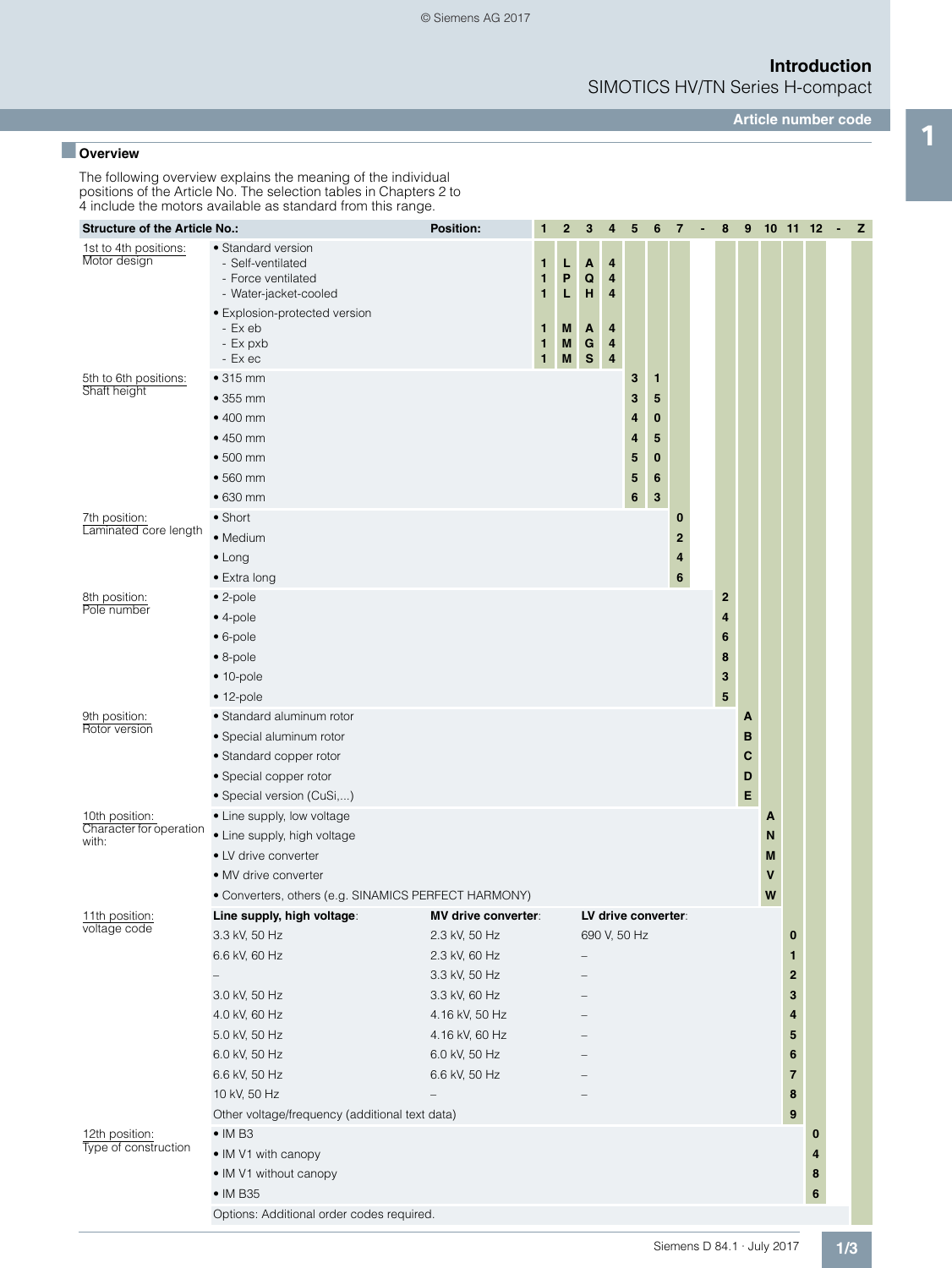### **Introduction** SIMOTICS HV/TN Series H-compact PLUS, SIMOTICS HV M (Modular)

### **Article number code · SIMOTICS HV/TN Series H-compact PLUS**

# 1 **Discretive True**

The following overview explains the meaning of the individual positions of the Article No. The selection tables in Parts 2 to 4 include the motors available as standard from this range.

|                                           | Structure of the Article No., shaft heights 450 mm to 630 mm                      |                              | <b>Position:</b>                | 1 | 2            | 3                         | 4               | 5 | 6        | 7 | 8              | 9 |  | $10$ 11 12 | $\sim$ | z |
|-------------------------------------------|-----------------------------------------------------------------------------------|------------------------------|---------------------------------|---|--------------|---------------------------|-----------------|---|----------|---|----------------|---|--|------------|--------|---|
| 1st to 4th position:                      | <b>Standard version</b>                                                           |                              |                                 |   |              |                           |                 |   |          |   |                |   |  |            |        |   |
| Motor version                             |                                                                                   | Degree of protection/cooling |                                 |   |              |                           |                 |   |          |   |                |   |  |            |        |   |
|                                           |                                                                                   | <b>IEC</b>                   | <b>NEMA</b>                     |   |              |                           |                 |   |          |   |                |   |  |            |        |   |
|                                           | Open-circuit ventilated                                                           | IP23/IC01                    |                                 | 1 | $\mathbf R$  | A                         | 4               |   |          |   |                |   |  |            |        |   |
|                                           | Air/air cooling                                                                   | IP55/IC611 or IC616          | $\qquad \qquad -$               | 1 | R            | Q                         | 4               |   |          |   |                |   |  |            |        |   |
|                                           | Air/water cooling                                                                 | IP55/IC81W or IC86W          | $\overline{\phantom{a}}$        | 1 | R            | N                         | $\overline{4}$  |   |          |   |                |   |  |            |        |   |
|                                           | Open-circuit ventilated                                                           | IP23/IC01                    | $\qquad \qquad -$               | 1 | R            | A                         | 6               |   |          |   |                |   |  |            |        |   |
|                                           | Open-circuit ventilated                                                           | IP24W/IC01                   | WPII                            | 1 | R            | P                         | 6               |   |          |   |                |   |  |            |        |   |
|                                           | Air/air cooling                                                                   | IP55/IC611 or IC616          | <b>TEAAC</b>                    | 1 | R            | Q                         | $6\phantom{1}$  |   |          |   |                |   |  |            |        |   |
|                                           | Air/water cooling                                                                 | IP55/IC81W or IC86W TEWAC    |                                 | 1 | R            | N                         | $6\phantom{1}6$ |   |          |   |                |   |  |            |        |   |
|                                           | Ex eb version                                                                     |                              |                                 |   |              |                           |                 |   |          |   |                |   |  |            |        |   |
|                                           | Air/air cooling                                                                   | IP55/IC611 or IC616          | $\overline{\phantom{0}}$        | 1 | S            | J                         | 4               |   |          |   |                |   |  |            |        |   |
|                                           | Air/water cooling                                                                 | IP55/IC81W or IC86W -        |                                 | 1 | $\mathbf{s}$ | N                         | 4               |   |          |   |                |   |  |            |        |   |
|                                           | Air/air cooling                                                                   | IP55/IC611 or IC616          |                                 | 1 | S            | J                         | 6               |   |          |   |                |   |  |            |        |   |
|                                           | Air/water cooling                                                                 | IP55/IC81W or IC86W -        |                                 | 1 | S            | N                         | 6               |   |          |   |                |   |  |            |        |   |
|                                           | Ex ec version                                                                     |                              |                                 |   |              |                           |                 |   |          |   |                |   |  |            |        |   |
|                                           | Air/air cooling                                                                   | IP55/IC611 or IC616          |                                 | 1 | S            | G                         | 4               |   |          |   |                |   |  |            |        |   |
|                                           | Air/water cooling                                                                 | IP55/IC81W or IC86W          | $\overline{\phantom{a}}$        | 1 | $\mathbf{s}$ | L                         | 4               |   |          |   |                |   |  |            |        |   |
|                                           | Air/air cooling                                                                   | IP55/IC611 or IC616          | $\qquad \qquad -$               | 1 | S            | G                         | $6\phantom{1}6$ |   |          |   |                |   |  |            |        |   |
|                                           | Air/water cooling                                                                 | IP55/IC81W or IC86W -        |                                 | 1 | S            | L                         | 6               |   |          |   |                |   |  |            |        |   |
|                                           | Ex pxb version                                                                    |                              |                                 |   |              |                           |                 |   |          |   |                |   |  |            |        |   |
|                                           | Air/air cooling                                                                   | IP55/IC611 or IC616          | $\overline{\phantom{a}}$        | 1 | ${\bf S}$    | в                         | $\overline{4}$  |   |          |   |                |   |  |            |        |   |
|                                           | Air/water cooling                                                                 | IP55/IC81W or IC86W          | $\hspace{0.1mm}-\hspace{0.1mm}$ | 1 | $\mathbf{s}$ | Q                         | 4               |   |          |   |                |   |  |            |        |   |
|                                           | Air/air cooling                                                                   | IP55/IC611 or IC616          | $\overline{\phantom{0}}$        | 1 | S            | B                         | $6\phantom{1}6$ |   |          |   |                |   |  |            |        |   |
|                                           | Air/water cooling                                                                 | IP55/IC81W or IC86W -        |                                 | 1 | S            | Q                         | $6\phantom{1}6$ |   |          |   |                |   |  |            |        |   |
| 5th to 6th position:                      | $•450$ mm                                                                         |                              |                                 |   |              |                           |                 | 4 | 5        |   |                |   |  |            |        |   |
| Shaft height                              | • 500 mm                                                                          |                              |                                 |   |              |                           |                 | 5 | $\bf{0}$ |   |                |   |  |            |        |   |
|                                           | $•560$ mm                                                                         |                              |                                 |   |              |                           |                 | 5 | 6        |   |                |   |  |            |        |   |
|                                           | $•630$ mm                                                                         |                              |                                 |   |              |                           |                 | 6 | 3        |   |                |   |  |            |        |   |
| 7th position:<br>Laminated core<br>length | The laminated core length is coded in digits 0 to 9<br>(without fixed assignment) |                              |                                 |   |              |                           |                 |   |          |   |                |   |  |            |        |   |
| 8th position:                             | $\bullet$ 2-pole                                                                  |                              |                                 |   |              |                           |                 |   |          |   | $\overline{2}$ |   |  |            |        |   |
| Pole number                               | $• 4-pole$                                                                        |                              |                                 |   |              |                           |                 |   |          |   | $\overline{4}$ |   |  |            |        |   |
|                                           | $• 6-pole$                                                                        |                              |                                 |   |              |                           |                 |   |          |   | 6              |   |  |            |        |   |
|                                           | $\bullet$ 8-pole                                                                  |                              |                                 |   |              |                           |                 |   |          |   | 8              |   |  |            |        |   |
|                                           | $• 10-pole$                                                                       |                              |                                 |   |              |                           |                 |   |          |   | 3              |   |  |            |        |   |
|                                           | $• 12-pole$                                                                       |                              |                                 |   |              |                           |                 |   |          |   | 5              |   |  |            |        |   |
|                                           | $• 14-pole$                                                                       |                              |                                 |   |              |                           |                 |   |          |   | $\overline{7}$ |   |  |            |        |   |
|                                           | $• 16-pole$                                                                       |                              |                                 |   |              | Additional order code H1A |                 |   |          |   | 9              |   |  |            |        |   |
|                                           |                                                                                   |                              |                                 |   |              |                           |                 |   |          |   |                |   |  |            |        |   |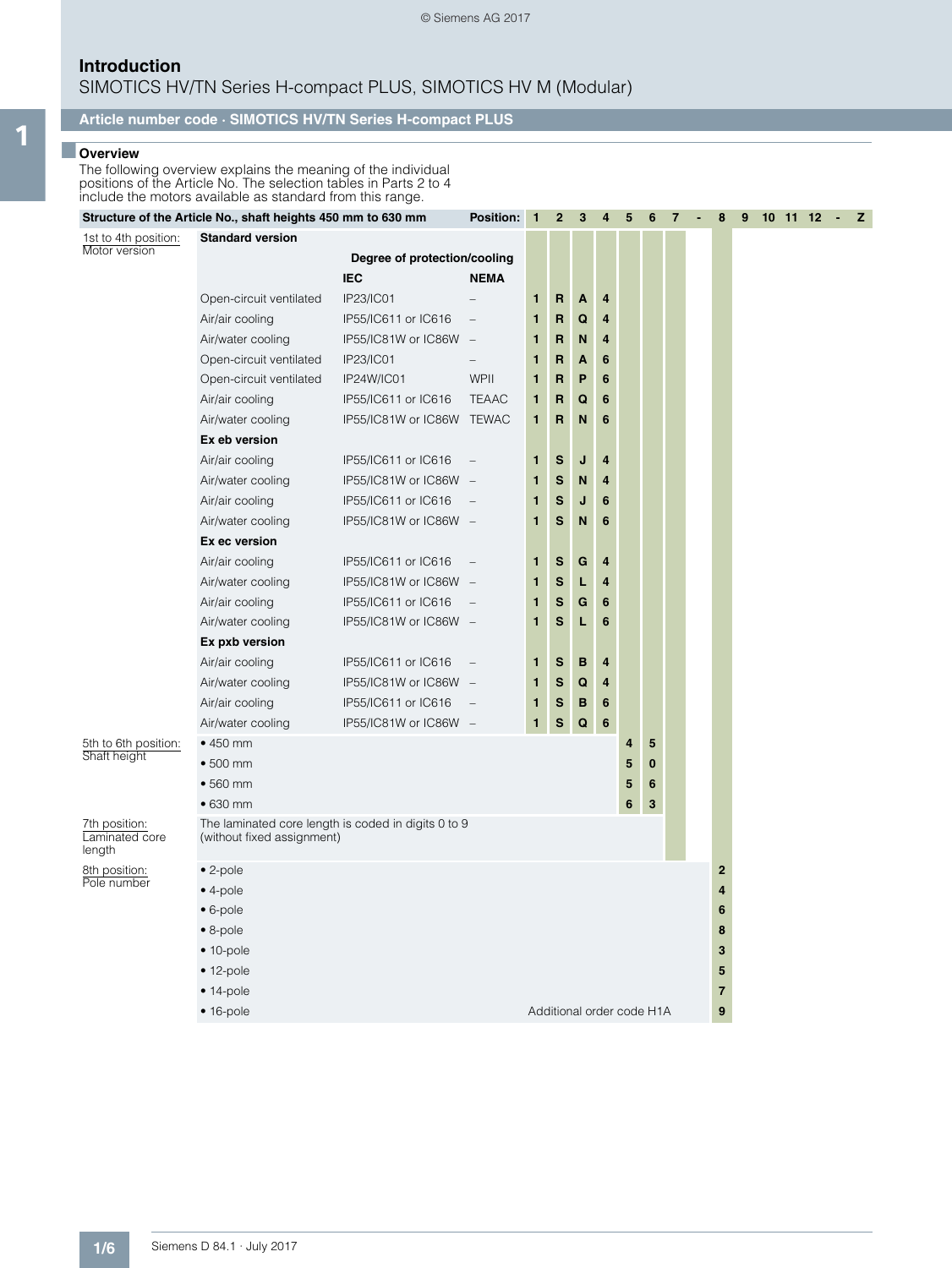SIMOTICS HV/TN Series H-compact PLUS, SIMOTICS HV M (Modular)

**Article number code · SIMOTICS HV/TN Series H-compact PLUS**

|                                                                              |                                                                                                  |                                                                                       | <b>Position:</b>                            | $2^{\circ}$<br>1                            | 3 <sub>1</sub><br>4 <sub>5</sub>             | 6                                     | $\overline{7}$   | 8                                                      | 9 |  | $10$ 11 12 -            |          | z |
|------------------------------------------------------------------------------|--------------------------------------------------------------------------------------------------|---------------------------------------------------------------------------------------|---------------------------------------------|---------------------------------------------|----------------------------------------------|---------------------------------------|------------------|--------------------------------------------------------|---|--|-------------------------|----------|---|
| <b>Structure of the Article No.:</b><br><b>IEC</b> version:<br>9th position: |                                                                                                  |                                                                                       |                                             | Cooling method:                             |                                              |                                       |                  |                                                        |   |  |                         |          |   |
| Cooling<br>method for:                                                       | • With shaft-mounted fan (basic version)                                                         | <b>IC01/IC81W</b>                                                                     |                                             |                                             |                                              |                                       | н                |                                                        |   |  |                         |          |   |
|                                                                              | the outer cooling circuit                                                                        | or shaft-mounted fan for the inner and separately-driven fan for                      |                                             | IC616                                       |                                              |                                       |                  |                                                        | н |  |                         |          |   |
|                                                                              |                                                                                                  | • With shaft-mounted fan for the inner and outer cooling circuits                     |                                             | IC611                                       |                                              |                                       |                  |                                                        | J |  |                         |          |   |
|                                                                              | cooling circuits                                                                                 | . With separately-driven fan for the inner or for the inner and outer IC86W/IC666     |                                             |                                             |                                              |                                       |                  |                                                        |   |  |                         |          |   |
|                                                                              | <b>NEMA</b> version<br>other shaft heights on request)                                           | (only available for 1R.6 motors with shaft height 710;                                |                                             | Cooling method:                             |                                              |                                       |                  |                                                        |   |  |                         |          |   |
|                                                                              |                                                                                                  | • With separately-driven fan for the inner and outer cooling circuits TEAAC           |                                             |                                             |                                              |                                       |                  |                                                        | A |  |                         |          |   |
|                                                                              | • With shaft-mounted fan                                                                         |                                                                                       |                                             | WPII or TEWAC                               |                                              |                                       |                  |                                                        | B |  |                         |          |   |
|                                                                              | . With shaft-mounted fan for the inner and separately-drive fan<br>for the outer cooling circuit | <b>TEAAC</b>                                                                          |                                             |                                             |                                              |                                       | B                |                                                        |   |  |                         |          |   |
|                                                                              | • With shaft-mounted fan for the inner and outer cooling circuits                                | <b>TEAAC</b>                                                                          |                                             |                                             |                                              |                                       | C                |                                                        |   |  |                         |          |   |
| 10th position:<br>Rotor version or<br>drive converter<br>type                | Line operation                                                                                   |                                                                                       | Letter                                      | <b>Converter operation</b>                  |                                              |                                       | Letter           |                                                        |   |  |                         |          |   |
|                                                                              | 1R.4: Standard rotor with E-Cu                                                                   |                                                                                       | Е                                           | 1R.4: MV drive converter V                  |                                              |                                       |                  |                                                        |   |  |                         |          |   |
|                                                                              | 1R.4: Standard rotor with CuSi                                                                   |                                                                                       | S                                           | 1R.4: LV drive converter M                  |                                              |                                       |                  |                                                        |   |  |                         |          |   |
|                                                                              | 1R.6: Standard rotor with E-Cu                                                                   |                                                                                       | <b>JKL</b><br>(power-<br>dependent)         | 1R.6: LV drive con-<br>verter; copper rotor |                                              | (SINAMICS G/<br>SINAMCIS S)<br>(other |                  |                                                        |   |  |                         |          |   |
|                                                                              | 1R.6: Standard rotor with CuSi                                                                   |                                                                                       | <b>MN</b><br>(power-<br>dependent)          | 1R.6: MV drive con-<br>verter; copper rotor | converters)<br>(SINAMICS GM/<br>SINAMICS SM) |                                       |                  |                                                        |   |  |                         |          |   |
|                                                                              |                                                                                                  |                                                                                       |                                             |                                             |                                              |                                       | T<br>U<br>(other | (SINAMICS<br><b>PERFECT</b><br>HARMONY)<br>converters) |   |  |                         |          |   |
|                                                                              | 1R.4 and 1R.6: Special rotor with E-Cu                                                           |                                                                                       | X                                           |                                             |                                              |                                       |                  |                                                        |   |  |                         |          |   |
|                                                                              | 1R.4 and 1R.6: Special rotor with CuSi                                                           |                                                                                       | Υ                                           |                                             |                                              |                                       |                  |                                                        |   |  |                         |          |   |
| 11th position:<br>Voltage code                                               | 1R.4:<br>Line operation:                                                                         | 1R.4:<br><b>Operation with</b><br>MV drive converter: LV drive                        | 1R.4:<br><b>Operation with</b><br>converter | 1R.6:<br>Line operation                     |                                              |                                       | 1R.6:            | <b>Converter operation</b>                             |   |  |                         |          |   |
|                                                                              | 3.3 kV, 50 Hz                                                                                    | 2.3 kV, 50 Hz                                                                         | 690 V, 50 Hz,<br>on request                 | 3.3 kV, 50 Hz                               |                                              |                                       | 690 V, 50 Hz     |                                                        |   |  | 0                       |          |   |
|                                                                              | 6.6 kV, 60 Hz                                                                                    | 2.3 kV, 60 Hz                                                                         |                                             | 6.6 kV, 60 Hz                               |                                              |                                       | 690 V, 60 Hz     |                                                        |   |  | 1                       |          |   |
|                                                                              |                                                                                                  | 3.3 kV, 50 Hz                                                                         |                                             | 13.2 kV, 60 Hz                              |                                              |                                       |                  | 2,3 kV, 50 Hz                                          |   |  | $\overline{\mathbf{2}}$ |          |   |
|                                                                              | 3.0 kV, 50 Hz                                                                                    | 3.3 kV, 60 Hz                                                                         |                                             | 4.16 kV, 60 Hz                              |                                              |                                       |                  | 4,16 kV, 60 Hz                                         |   |  | 3                       |          |   |
|                                                                              | 4.0 kV, 60 Hz                                                                                    | 4.16 kV, 50 Hz                                                                        |                                             | 4.0 kV, 60 Hz                               |                                              |                                       |                  | 4,16 kV, 50 Hz                                         |   |  | 4                       |          |   |
|                                                                              | 5.0 kV, 50 Hz                                                                                    | 4.16 kV, 60 Hz                                                                        |                                             | 2.3 kV, 60 Hz                               |                                              |                                       |                  | 3,3 kV, 50 Hz                                          |   |  | 5                       |          |   |
|                                                                              | 6.0 kV, 50 Hz                                                                                    | 6.0 kV, 50 Hz                                                                         |                                             | 6.0 kV, 50 Hz                               |                                              |                                       |                  | 6,0 kV, 50 Hz                                          |   |  | 6                       |          |   |
|                                                                              | 6.6 kV, 50 Hz                                                                                    | 6.6 kV, 50 Hz                                                                         |                                             | 6.6 kV, 50 Hz                               | 6,6 k V, 50 Hz                               |                                       |                  | $\overline{7}$                                         |   |  |                         |          |   |
|                                                                              | 10 kV, 50 Hz                                                                                     |                                                                                       | 10 kV, 50 Hz<br>6,6 kV, 60 Hz               |                                             |                                              |                                       |                  |                                                        |   |  |                         |          |   |
|                                                                              |                                                                                                  | Other voltage/frequency (additional text data)                                        |                                             |                                             |                                              |                                       |                  |                                                        |   |  | $\boldsymbol{9}$        |          |   |
| 12th position:                                                               | $\bullet$ IM B3                                                                                  |                                                                                       |                                             |                                             |                                              |                                       |                  |                                                        |   |  |                         | $\bf{0}$ |   |
| Type of                                                                      |                                                                                                  | • IM V1 with canopy (for shaft height 630 mm, only in type of construction IM V10)    |                                             |                                             |                                              |                                       |                  |                                                        |   |  |                         | 4        |   |
| construction                                                                 |                                                                                                  | . IM V1 without canopy (for shaft height 630 mm, only in type of construction IM V10) |                                             |                                             |                                              |                                       |                  |                                                        |   |  |                         | 8        |   |
|                                                                              | Options: Additional order code required. Refer to section Options and tests                      |                                                                                       |                                             |                                             |                                              |                                       |                  |                                                        |   |  |                         |          |   |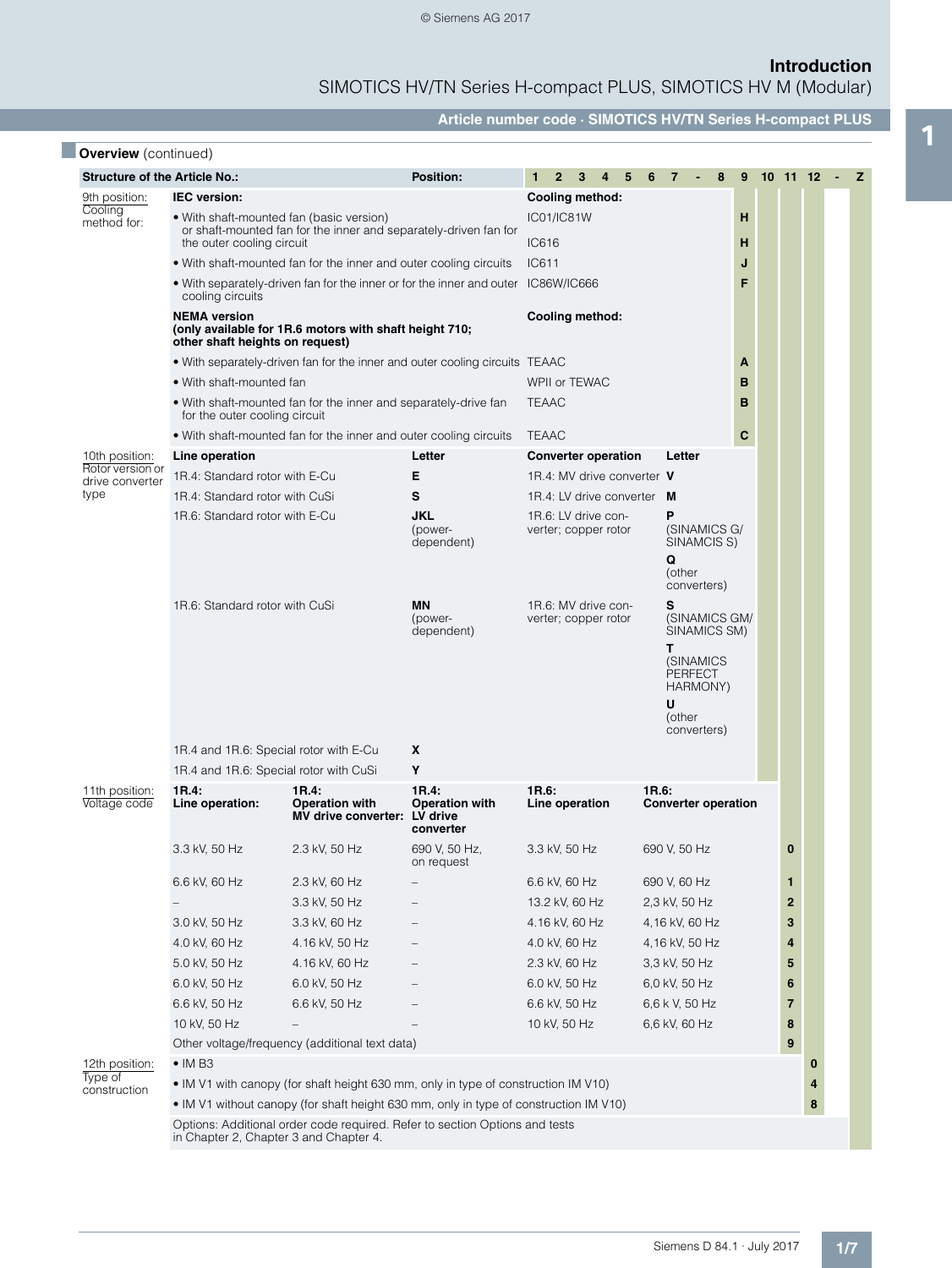SIMOTICS HV/TN Series H-compact PLUS, SIMOTICS HV M (Modular)

### **Article number code · SIMOTICS HV M (Modular)**

# 1 ■ **Overview**

The following overview explains the meaning of the individual positions of the Article No. The selection tables in Parts 2 to 4 include the motors available as standard from this range.

| Structure of the Article No.,<br>shaft heights 710 mm to 800 mm |                                                                                                                                                                                                                                                                                                                                                                                                | <b>Position:</b>                                                                                              | 1                                                 | $\mathbf{2}$                                                       | 3                                              | 4 | 5      | 6             | 7 | 8                                              | 9 | 10 11 12 - 13 14 15 16 Z |  |  |  |  |
|-----------------------------------------------------------------|------------------------------------------------------------------------------------------------------------------------------------------------------------------------------------------------------------------------------------------------------------------------------------------------------------------------------------------------------------------------------------------------|---------------------------------------------------------------------------------------------------------------|---------------------------------------------------|--------------------------------------------------------------------|------------------------------------------------|---|--------|---------------|---|------------------------------------------------|---|--------------------------|--|--|--|--|
| 1st to 3th position:<br>Motor version, Ex-<br>protection        | Air/air cooling<br>Air/air cooling<br>Air/air cooling<br>Air/air cooling<br>Basic design,<br>open-circuit ventilated<br>Weather protected<br>design,<br>open-circuit ventilated<br>Air/water cooling<br>Air/water cooling<br>Air/water cooling<br>Air/water cooling                                                                                                                            | Ex-protection<br>non Ex<br>Ex ec<br>Ex pxb<br>Ex eb<br>non Ex<br>non ex<br>non Ex<br>Ex ec<br>Ex pxb<br>Ex eb | 1<br>1<br>1<br>1<br>1.<br>1<br>1<br>1<br>1.       | R<br>$\mathbf s$<br>s<br>S<br>R<br>R<br>R<br>s<br>$\mathbf s$<br>S | Q<br>G<br>в<br>J<br>A<br>P<br>N<br>L<br>Q<br>N |   |        |               |   |                                                |   |                          |  |  |  |  |
| 4th position:<br>Motor series                                   | SIMOTIC HV M (modular)                                                                                                                                                                                                                                                                                                                                                                         |                                                                                                               |                                                   |                                                                    |                                                | 7 |        |               |   |                                                |   |                          |  |  |  |  |
| 5th to 6th position:<br>Shaft height                            | $•710$ mm<br>$\bullet$ 800 mm                                                                                                                                                                                                                                                                                                                                                                  |                                                                                                               |                                                   |                                                                    |                                                |   | 7<br>8 | 1<br>$\bf{0}$ |   |                                                |   |                          |  |  |  |  |
| 7th position:<br>Laminated core<br>length                       | The laminated core length is coded in digits 0 to 9<br>(without fixed assignment)                                                                                                                                                                                                                                                                                                              |                                                                                                               |                                                   |                                                                    |                                                |   |        |               |   |                                                |   |                          |  |  |  |  |
| 8th position:<br>Pole number                                    | $\bullet$ 2-pole<br>$\bullet$ 4-pole<br>$\bullet$ 6-pole<br>$\bullet$ 8-pole<br>$• 10-pole$<br>$• 12-pole$<br>$• 14-pole$<br>$• 16-pole$<br>$• 18-pole$<br>• Other pole numbers                                                                                                                                                                                                                |                                                                                                               |                                                   | Additional order code required                                     |                                                |   |        |               |   | 2<br>4<br>6<br>8<br>3<br>5<br>7<br>0<br>1<br>9 |   |                          |  |  |  |  |
| 9th position:<br>Cooling method for:                            | • Open inner cooling air circuit<br>· Weather-protected design, open circuit<br>• Air/air cooling<br>• Air/air cooling with forced ventilation for TEAAC - IC616<br>outer air circuit<br>• Air/air cooling with forced ventilation for TEAAC - IC661<br>inner air circuit<br>• Air/air cooling with forced ventilation for TEAAC - IC666<br>inner and outer air circuit<br>• Air/water cooling | IC01<br>WPII                                                                                                  | Cooling method:<br>TEAAC - IC611<br>TEWAC - IC81W |                                                                    |                                                |   |        |               |   | F<br>н<br>J<br>ĸ<br>L<br>M<br>N                |   |                          |  |  |  |  |
|                                                                 | • Air/water cooling with forced ventilation                                                                                                                                                                                                                                                                                                                                                    |                                                                                                               |                                                   | TEWAC - IC86W                                                      |                                                |   |        |               |   |                                                | P |                          |  |  |  |  |